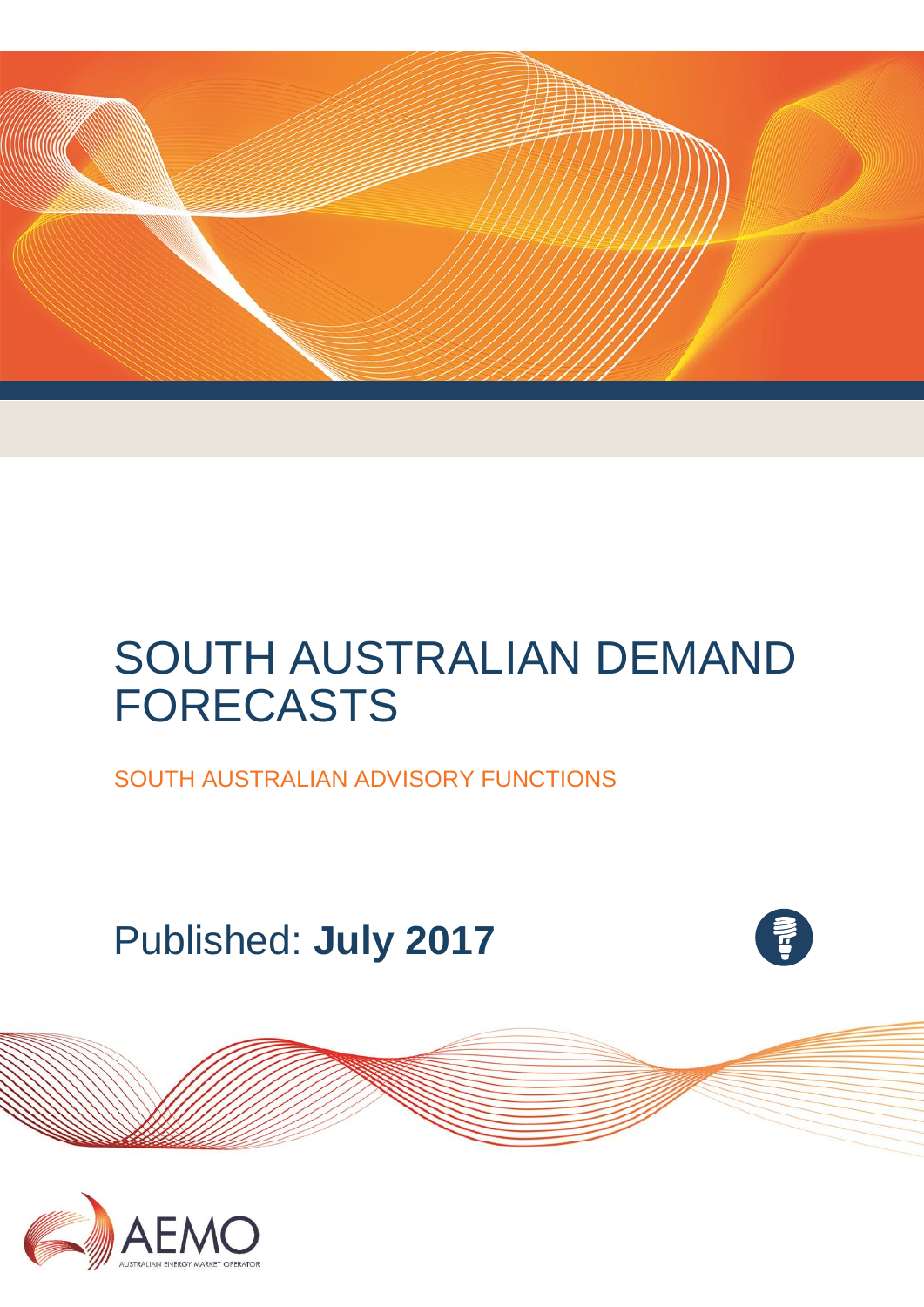

## IMPORTANT NOTICE

#### **Purpose**

The South Australian Advisory Functions are independent reports prepared by the Australian Energy Market Operator (AEMO) and published for the South Australian jurisdiction under Section 50B of the National Electricity Law. Under these provisions, the South Australian Government may also request AEMO to undertake additional advisory functions for the South Australian Declared Power System.

The purpose of this report is to provide insights into operational consumption and demand forecasts in the South Australian region of the National Electricity Market.

#### **Disclaimer**

This report contains data provided by or collected from third parties, and conclusions, opinions, assumptions or forecasts that are based on that data.

AEMO has made every effort to ensure the quality of the information in this report but cannot guarantee that information, forecasts and assumptions are accurate, complete or appropriate for your circumstances. This report does not include all of the information that an investor, participant or potential participant in the National Electricity Market might require, and does not amount to a recommendation of any investment.

Anyone proposing to use the information in this report (including information and reports from third parties) should independently verify and check its accuracy, completeness and suitability for purpose, and obtain independent and specific advice from appropriate experts.

Accordingly, to the maximum extent permitted by law, AEMO and its officers, employees and consultants involved in the preparation of this report:

- make no representation or warranty, express or implied, as to the currency, accuracy, reliability or completeness of the information in this publication; and
- are not liable (whether by reason of negligence or otherwise) for any statements, opinions, information or other matters contained in or derived from this publication, or any omissions from it, or in respect of a person's use of the information in this publication.

#### **Acknowledgement**

AEMO acknowledges the support, co-operation and contribution of all participants in providing data and information used in this publication.

#### **Version control**

| Version Release date | Changes |
|----------------------|---------|
| 14 July 2017         |         |

© The material in this publication may be used in accordance with the [copyright permissions](http://www.aemo.com.au/en/About-AEMO/Copyright-Permissions) on AEMO's website.

Australian Energy Market Operator Ltd ABN 94 072 010 327 [www.aemo.com.au](http://www.aemo.com.au/) [info@aemo.com.au](mailto:info@aemo.com.au)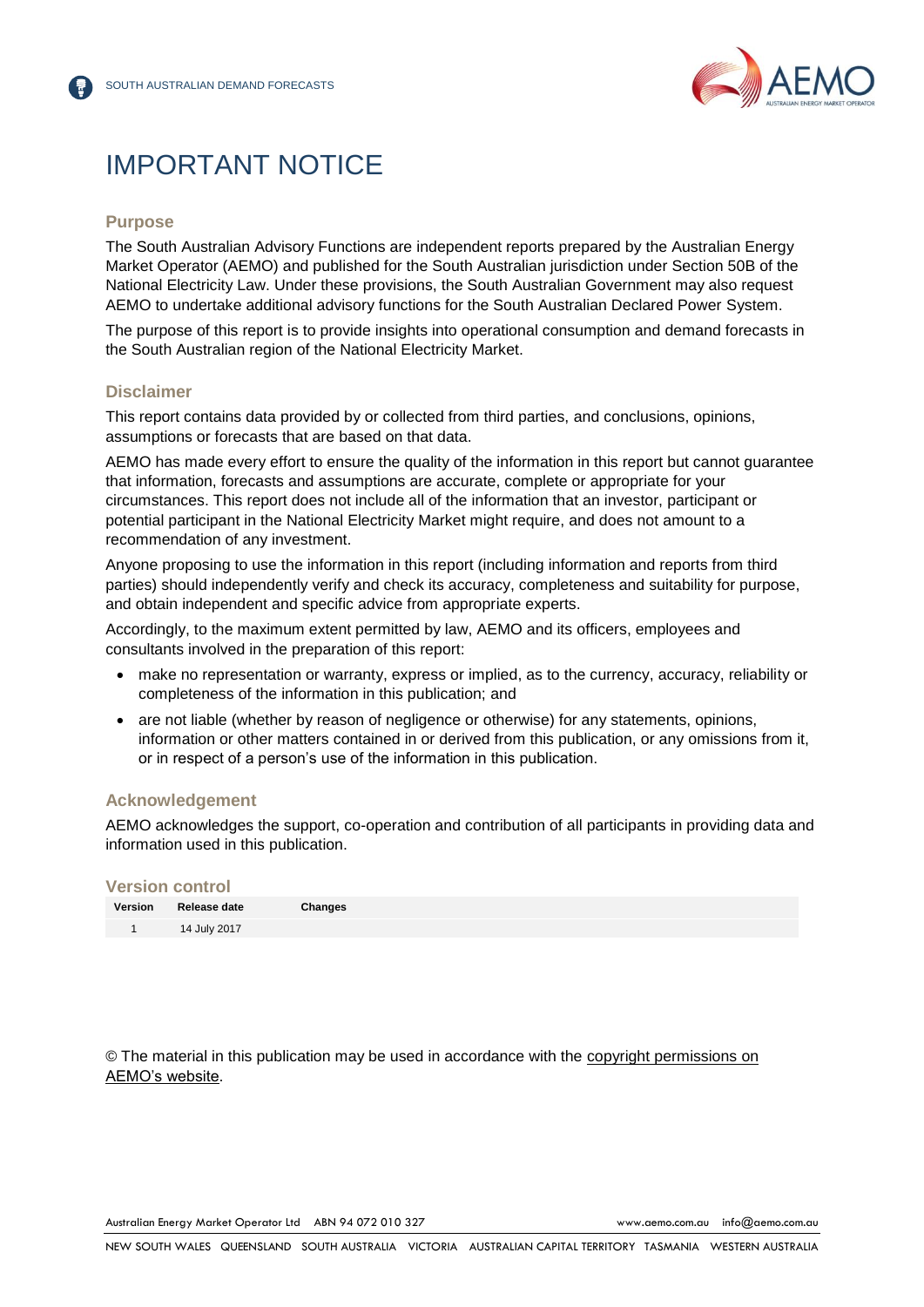



## **CONTENTS**

| $\mathbf{1}$ . | <b>INTRODUCTION AND KEY FINDINGS</b>                 | 4  |
|----------------|------------------------------------------------------|----|
| 1.1            | Key findings                                         | 4  |
| 1.2            | Key definitions                                      | 4  |
| 1.3            | Rooftop PV methodology                               | 5  |
| 2.             | <b>OPERATIONAL CONSUMPTION</b>                       | 6  |
| 2.1            | Key differences between 2017 and 2016 forecasts      | 6  |
| $2.2^{\circ}$  | <b>Forecasts</b>                                     | 6  |
| 3 <sub>1</sub> | <b>MAXIMUM DEMAND FORECASTS</b>                      | 9  |
| 3.1            | Key differences between 2017 and 2016 NEFR forecasts | 9  |
| 3.2            | <b>Forecasts</b>                                     | 9  |
| 4.             | <b>MINIMUM DEMAND FORECASTS</b>                      | 11 |
| 4.1            | Key differences between 2017 and 2016 NEFR forecasts | 11 |
| 4.2            | <b>Forecasts</b>                                     | 11 |

## **TABLES**

| Table 1 | Actual annual operational consumption for South Australia, 2011–12 to 2016–17 (GWh)     |    |
|---------|-----------------------------------------------------------------------------------------|----|
| Table 2 | Forecast annual operational consumption for South Australia (all scenarios), 2016–17 to |    |
|         | 2026-27 (GWh)                                                                           |    |
| Table 3 | Summer operational maximum demand forecasts for South Australia, 2016–17 to             |    |
|         | 2026–27 (Neutral scenario, MW)                                                          | -9 |
|         |                                                                                         |    |

## **FIGURES**

| Figure 1 | Annual operational consumption actual and forecast for South Australia (all scenarios),  |                 |  |
|----------|------------------------------------------------------------------------------------------|-----------------|--|
|          | 2007-08 to 2026-27                                                                       | 7               |  |
|          | Figure 2 Annual operational consumption forecast by segment for South Australia (Neutral |                 |  |
|          | scenario), 2007-08 to 2026-27                                                            | 8               |  |
|          | Figure 3 Summer operational maximum demand forecasts for South Australia, 2007–08 to     |                 |  |
|          | 2026-27 (Neutral scenario)                                                               | 10.             |  |
|          | Figure 4 Summer 10% POE maximum demand forecast segments for South Australia, 2016–17 to |                 |  |
|          | 2026-27 (Neutral scenario)                                                               | 10              |  |
|          | Figure 5 Summer 90% POE minimum demand forecast segments for South Australia, 2016–17 to |                 |  |
|          | 2026-27 (Neutral scenario)                                                               | 12 <sup>°</sup> |  |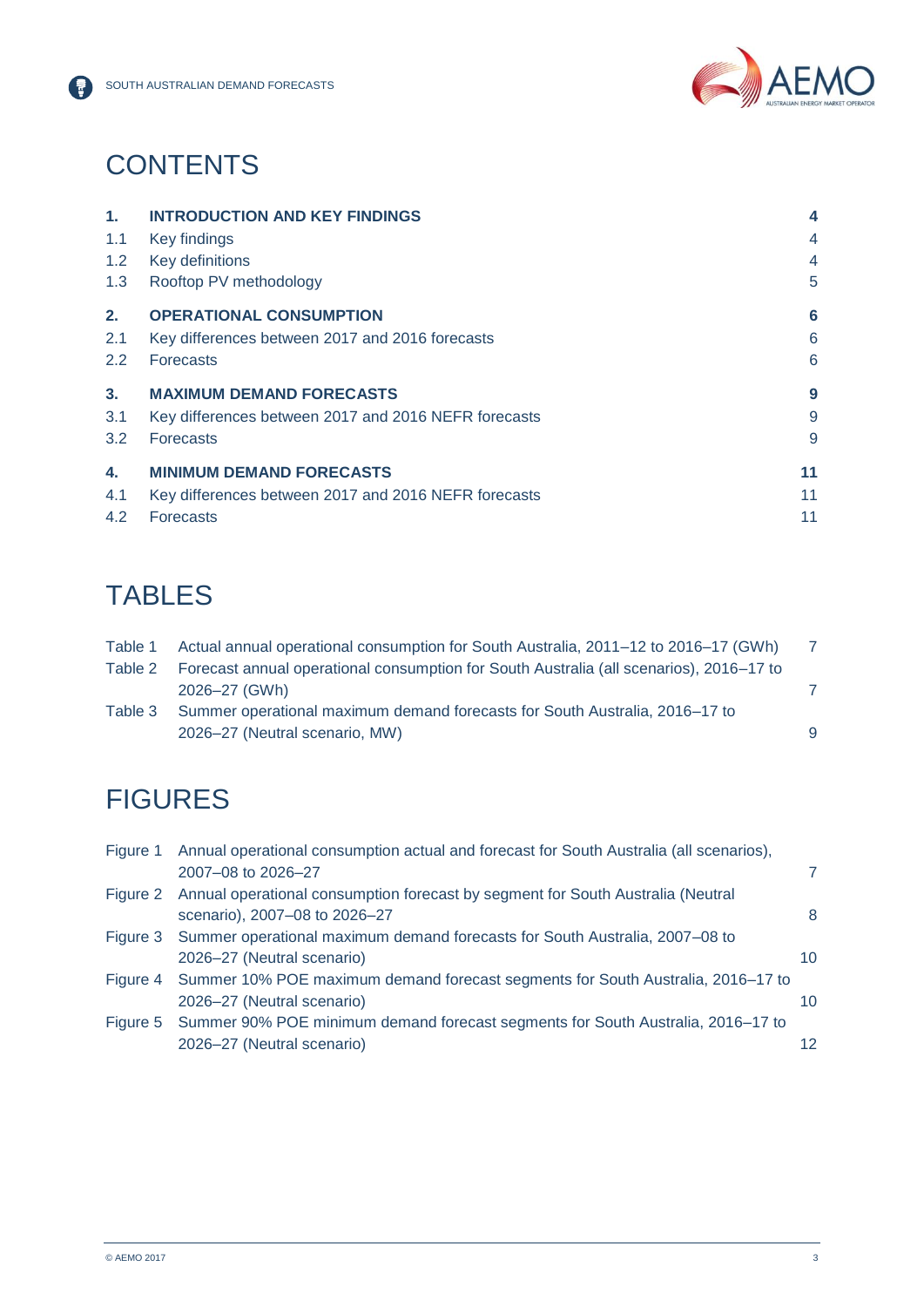

## <span id="page-3-0"></span>1. INTRODUCTION AND KEY FINDINGS

This report summarises South Australia's electricity demand forecasts, based on the work of the *2017 Electricity Forecasting Insights.*<sup>1</sup>

### <span id="page-3-1"></span>**1.1 Key findings**

In the short term (2016–17 to 2019–20), AEMO forecasts a slight decrease in operational consumption in South Australia due to households and businesses managing their use and costs through ongoing investments in rooftop photovoltaic  $(PV)^2$  and energy efficiency, along with a short-term reduction resulting from the announced closure of the automotive industry over the next couple of years.<sup>3</sup>

In the medium term (2019–20 to 2026–27), operational consumption in South Australia is forecast to remain relatively flat, due to forecasts of:

- A slight increase in business consumption driven by projected economic growth in the medium term, moderated by ongoing investments in rooftop PV and energy efficiency.
- A reduction in residential consumption, with growth in population as well as growth in ownership and use of electric appliances expected to be more than offset by continuing high uptake of rooftop PV and ongoing energy efficiency improvements.

Maximum demand is also expected to remain flat, driven by projected increases in rooftop PV and battery storage, and energy efficiency improvements.

The minimum demand forecast highlights the impact of rooftop PV on the daily load profile. This provides useful information on network usage, which can inform further studies to evaluate operational implications. By 2027–28, just outside the 10-year window considered by this report, continued uptake of rooftop PV is projected to result in negative minimum demand in South Australia under certain conditions. This may introduce operational challenges for balancing the power system. The power system and market will need to evolve to address these challenges, including utilising the opportunities from new technologies. For example, South Australia could store this excess generation, or could export it to the rest of the NEM via the interconnectors, provided they are in service.

### <span id="page-3-2"></span>**1.2 Key definitions**

This report presents annual operational consumption as well as operational maximum and minimum demand for historical results, estimates, and forecasts.

- **Consumption** refers to electrical energy needed over a period of time and is measured in gigawatt hours (GWh), where **demand** refers to electrical power needed at a particular point in time (or the average over a short period of time like five or 30 minutes) and is measured in megawatts (MW). This report generally considers consumption or demand over particular reporting periods such as a financial year, summer, or winter.
- **Annual operational consumption** includes electricity drawn from the electricity grid, supplied by scheduled, semi-scheduled, and significant non-scheduled generating units, but not generation from rooftop PV and other non-scheduled generation (ONSG).<sup>4</sup> When reporting on a particular NEM region, it includes net interconnector imports from other regions.

l

<sup>1</sup>Available at: [http://www.aemo.com.au/Electricity/National-Electricity-Market-NEM/Planning-and-forecasting/Electricity-Forecasting-Insights.](http://www.aemo.com.au/Electricity/National-Electricity-Market-NEM/Planning-and-forecasting/Electricity-Forecasting-Insights) <sup>2</sup> Rooftop PV means a system comprising one or more PV panels, installed 'behind the meter' on a residential or commercial building rooftop to convert sunlight into electricity.

<sup>3</sup> ABC News, "Toyota to close: Thousands of jobs to go as carmaker closes Australian plants by 2017" (2014). Available

at: [http://www.abc.net.au/news/2014-02-10/toyota-to-pull-out-of-australia-sources/5250114.](http://www.abc.net.au/news/2014-02-10/toyota-to-pull-out-of-australia-sources/5250114) Viewed: 27 June 2016.

<sup>4</sup> Rooftop PV and ONSG generally covers generators smaller than 30 MW. In the 2016 report, ONSG was referred to as SNSG (small nonscheduled generation).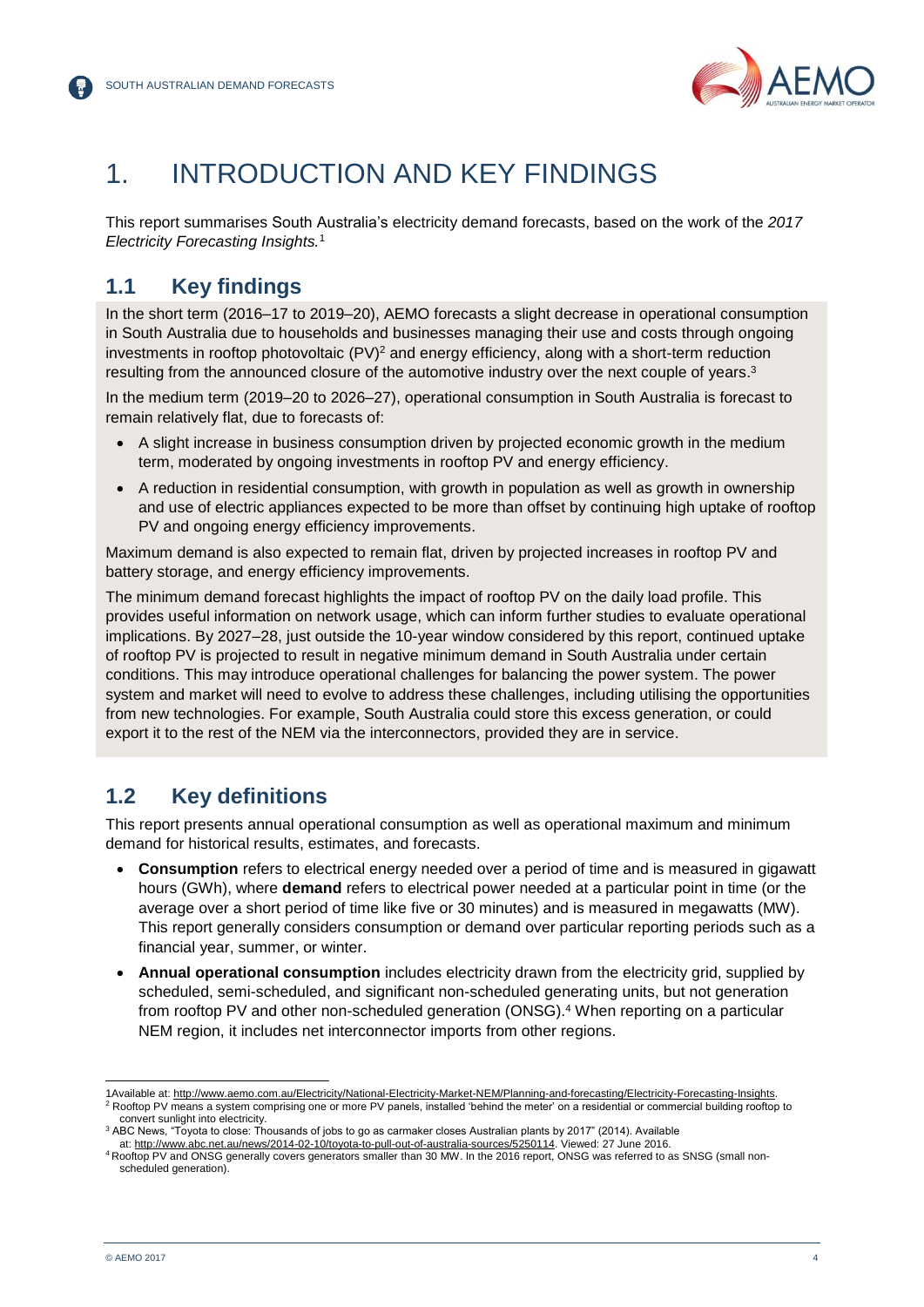

- Underlying consumption or demand means actual electricity used by consumers, as met by any kind of generation, including rooftop PV.
- Delivered consumption or demand means electricity delivered to consumers from the grid (thus, underlying demand less electricity generated from rooftop PV).
- Annual operational consumption and operational maximum (minimum) demand are both presented on a "**sent out**" basis, measured at the connection point between the generating system and the network, and exclude generator auxiliary loads (electricity used by the generator in its own operations).
- A **probability of exceedance (POE)** refers to the likelihood that a maximum demand or minimum demand forecast will be met or exceeded. The various probabilities (generally 90%, 50%, and 10% POE) provide a range of possibilities for analysts to determine a realistic range of power system and market outcomes.

For a given period, a 10% POE maximum demand forecast is expected to be exceeded, on average, one year in 10 and a 50% POE projection is expected to be exceeded, on average, five years in 10 (or one year in two).

Minimum demand forecasts are based on a 90% POE, which are expected to be met or exceeded, on average, nine years in 10 (meaning the actual demand is expected to be below the forecast minimum only, on average, one year in 10).

### <span id="page-4-0"></span>**1.3 Rooftop PV methodology**

AEMO's forecast of installed capacity for rooftop PV and battery storage is based on advice from external consultancy Jacobs.<sup>5</sup>

To calculate electricity generation from the installed PV capacity, AEMO then used the following steps:

- Based on the average age of panels in each forecast year, AEMO calculated the effective capacity taking into account the projected degradation of rooftop PV over time.
- AEMO calculated nominal PV generation traces (half-hourly megawatt hour (MWh) generation per MW of effective PV capacity) based on an approach it developed jointly with the University of Melbourne. <sup>6</sup> Two traces were developed, reflecting generation from north-facing panels and west-facing panels. AEMO used these two traces to calculate a blended trace, which captured an assumed westerly shift in rooftop panel orientation, commencing from zero at the start of 2016–17 and resulting in 10% of Jacobs' capacity projections having a westerly panel orientation by 2036–37, in response to changing consumer incentives.

l

<sup>5</sup> Jacobs' consultancy report "Projections of uptake of small-scale systems" is available on AEMO's website[: https://www.aemo.com.au/-](https://www.aemo.com.au/-/media/Files/Electricity/WEM/Planning_and_Forecasting/ESOO/2017/2017-WEM-ESOO-Methodology-Report---Projections-of-Uptake-of-Small-scale-Systems.pdf) [/media/Files/Electricity/WEM/Planning\\_and\\_Forecasting/ESOO/2017/2017-WEM-ESOO-Methodology-Report---Projections-of-Uptake-of-Small](https://www.aemo.com.au/-/media/Files/Electricity/WEM/Planning_and_Forecasting/ESOO/2017/2017-WEM-ESOO-Methodology-Report---Projections-of-Uptake-of-Small-scale-Systems.pdf)[scale-Systems.pdf.](https://www.aemo.com.au/-/media/Files/Electricity/WEM/Planning_and_Forecasting/ESOO/2017/2017-WEM-ESOO-Methodology-Report---Projections-of-Uptake-of-Small-scale-Systems.pdf)

<sup>6</sup> See University of Melbourne's "Rooftop PV model - technical report", available on AEMO's website[: http://www.aemo.com.au/-](http://www.aemo.com.au/-/media/Files/Electricity/NEM/Planning_and_Forecasting/NEFR/2016/UoM-Rooftop-PV-Model-Technical-Report.pdf) [/media/Files/Electricity/NEM/Planning\\_and\\_Forecasting/NEFR/2016/UoM-Rooftop-PV-Model-Technical-Report.pdf.](http://www.aemo.com.au/-/media/Files/Electricity/NEM/Planning_and_Forecasting/NEFR/2016/UoM-Rooftop-PV-Model-Technical-Report.pdf)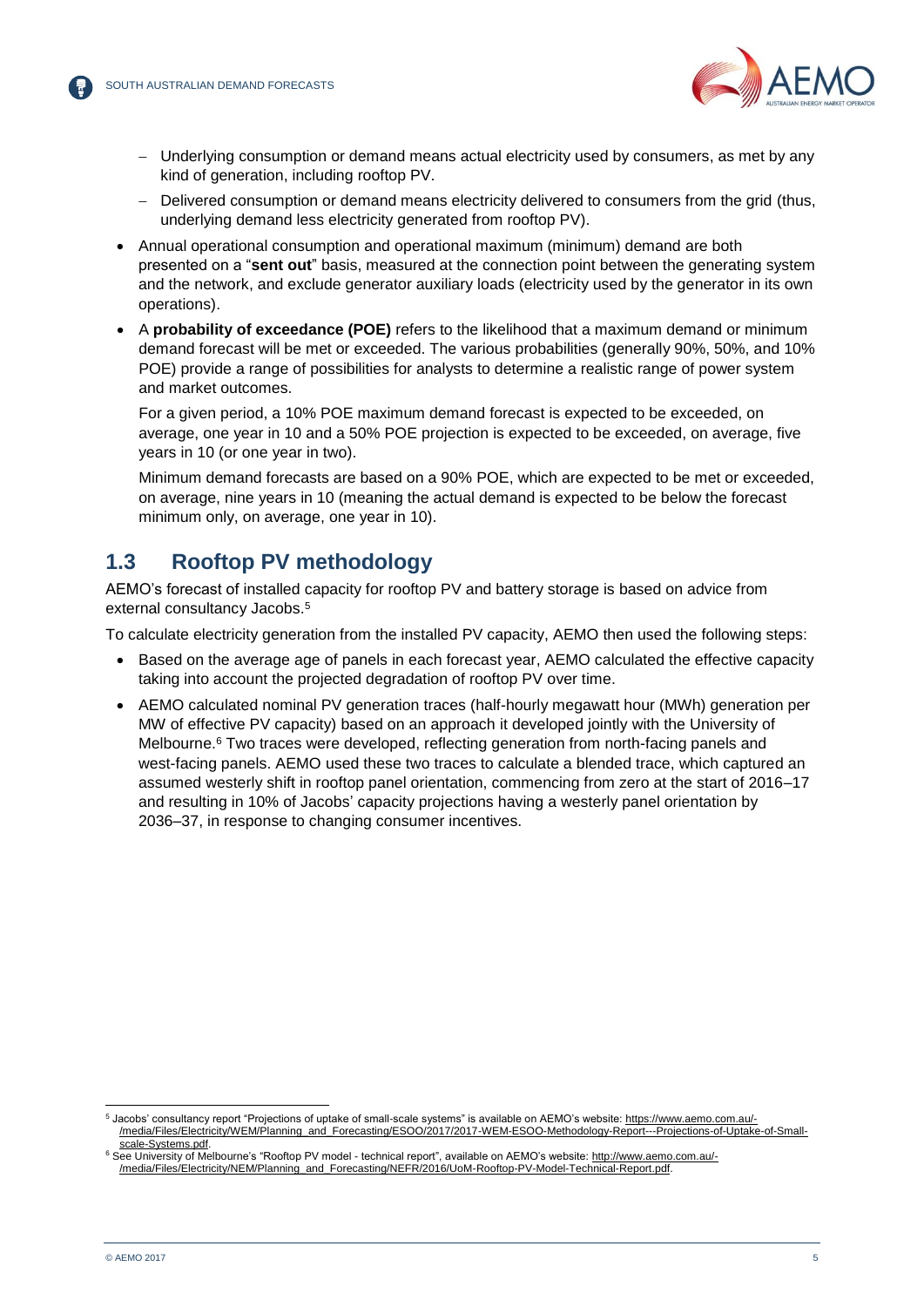

## <span id="page-5-0"></span>2. OPERATIONAL CONSUMPTION

Annual consumption is forecast to remain basically flat over the next ten years in the Neutral scenario, increasing slightly from 12,543 GWh in 2016–17 to 12,866 GWh in 2026–27, an annual average increase of 0.26%:

- For residential consumption, households seeking to manage their energy use and costs, with projected continued high uptake of rooftop PV and energy efficiency savings, is forecast to more than offset moderate new connections growth and increasing appliance use by households.
- For the business sector, mild growth in consumption is expected in the longer term, driven largely by industrial investment and increased growth in the 'other business' <sup>7</sup> sector. The growth in business sector delivered demand is forecast to be moderated by businesses managing their use and costs through increased generation from rooftop PV and greater energy efficiency, and, in the short term, by the announced closure of the Australian automotive vehicle manufacturing sector over the next couple of years.

In comparison, from 2011–12 to 2016–17, annual operational consumption declined by 740 GWh, an average annual decline of 1.1% over the five years. This is primarily attributed to increasing uptake of rooftop PV and energy efficiency measures.

### <span id="page-5-1"></span>**2.1 Key differences between 2017 and 2016 forecasts**

The key differences are:

- The current estimate for 2016–17 annual operational consumption is 12,543 GWh, which is 84 GWh (0.7%) below the 2016 *National Electricity Forecasting Report* (NEFR) Neutral forecast for 2016–17.
- The 2017 short-term forecast (2016–17 to 2019–20) shows slight growth, compared to the 2016 forecast which projected an average annual decrease of 0.5% in the first two years.

### <span id="page-5-2"></span>**2.2 Forecasts**

To address the uncertainty of key drivers behind electricity consumption, AEMO publishes forecasts for three scenarios representing weak, neutral, and strong economic and consumer outlooks.<sup>8</sup> The scenario definitions are consistent with those used in last year's report and are summarised in [Table 1.](#page-5-3)

| <b>Driver</b>                                                              | Weak scenario                                 | <b>Neutral scenario</b>                             | <b>Strong scenario</b>                               |
|----------------------------------------------------------------------------|-----------------------------------------------|-----------------------------------------------------|------------------------------------------------------|
| Population growth                                                          | Weak                                          | Neutral                                             | Strong                                               |
| Economic growth                                                            | Weak                                          | Neutral                                             | Strong                                               |
| Technology uptake (rooftop<br>PV, energy efficiency,<br>electric vehicles) | Slow - Hesitant consumer in<br>a weak economy | Moderate - Neutral consumer<br>in a neutral economy | Rapid - Confident<br>consumer in a strong<br>economy |

<span id="page-5-3"></span>**Table 1 AEMO's 2017 forecasting and planning scenarios** 

Annual consumption forecasts are summarised in Tables 2 and 3, and in Figures 1 and 2.

l 7 The 'other business' sector comprises domestic market servicing industries such as education, financial services, IT, infrastructure, and health and aged care. Growth and consumption trends in this sector are driven by population growth and household disposable income.

<sup>&</sup>lt;sup>8</sup> The three sensitivities all assume Australia achieves its commitment at the 21st Conference of the Parties for the United Nations Framework Convention on Climate Change to reduce greenhouse gas emissions by between 26% and 28% below 2005 levels by 2030. For more see: [https://www.aemo.com.au/-/media/Files/Electricity/NEM/Planning\\_and\\_Forecasting/NTNDP/2017/Draft-2017-Planning-and-Forecasting](https://www.aemo.com.au/-/media/Files/Electricity/NEM/Planning_and_Forecasting/NTNDP/2017/Draft-2017-Planning-and-Forecasting-scenarios.pdf)scenarios pdf.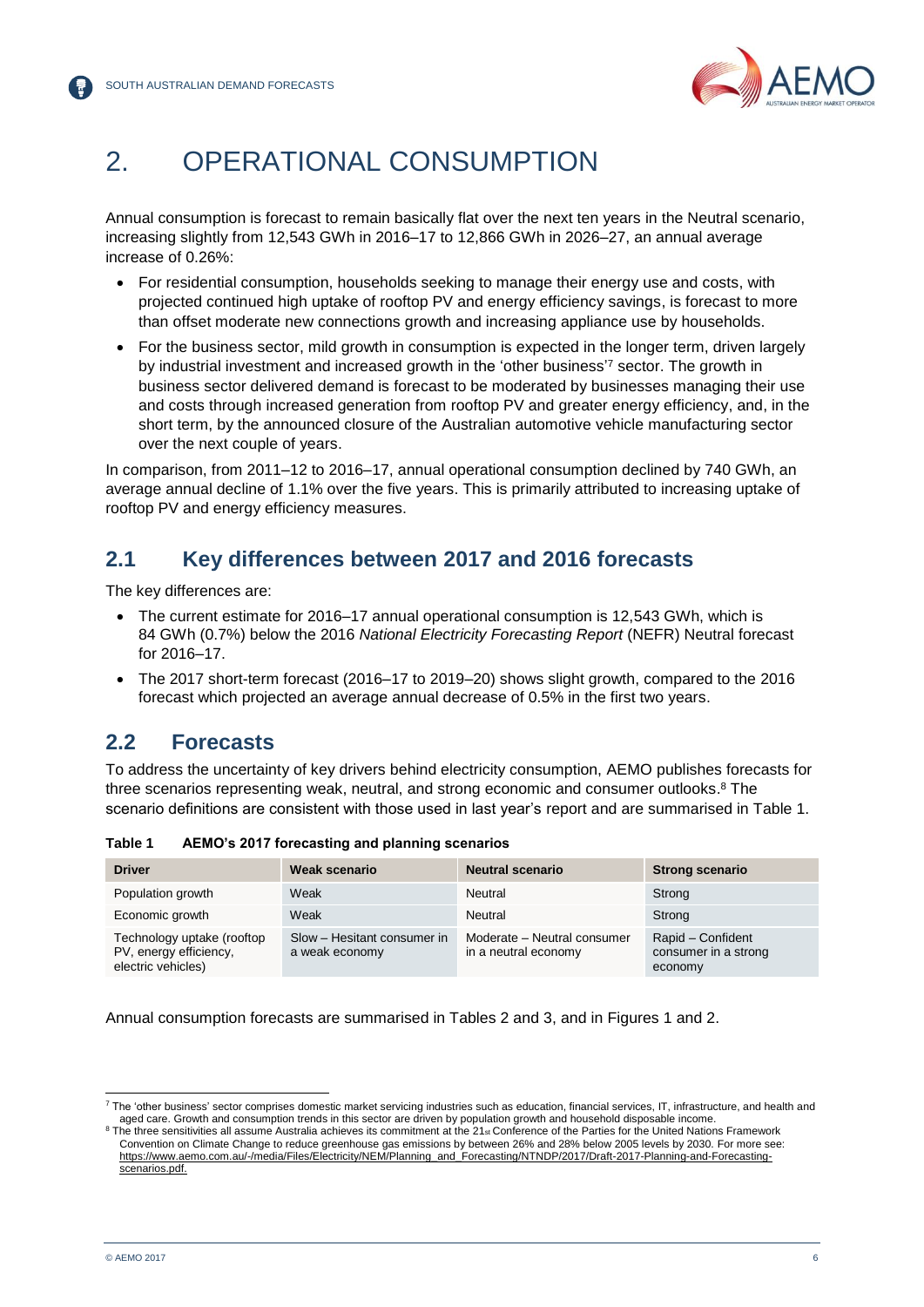

| <b>Financial year</b> | GWh    | % change |  |
|-----------------------|--------|----------|--|
| $2011 - 12$           | 13,367 |          |  |
| $2012 - 13$           | 13.319 | $-0.4%$  |  |
| $2013 - 14$           | 12,872 | $-3.4%$  |  |
| $2014 - 15$           | 12,468 | $-3.1\%$ |  |
| $2015 - 16$           | 12,966 | 4.0%     |  |
| 2016-17 (estimate)    | 12,543 | $-3.3%$  |  |

#### <span id="page-6-0"></span>**Table 2 Actual annual operational consumption for South Australia, 2011–12 to 2016–17 (GWh)**

#### <span id="page-6-1"></span>**Table 3 Forecast annual operational consumption for South Australia (all scenarios), 2016–17 to 2026–27 (GWh)**

| <b>Financial year</b> | <b>Actual</b> | Weak   | <b>Neutral</b> | <b>Strong</b> |
|-----------------------|---------------|--------|----------------|---------------|
| 2016-17 (estimate)    | 12,543        |        |                |               |
| $2017 - 18$           |               | 11,925 | 12,308         | 12,521        |
| $2018 - 19$           |               | 12,035 | 12,270         | 12,572        |
| 2019-20               |               | 12,482 | 12,739         | 13,060        |
| $2020 - 21$           |               | 12,421 | 12,702         | 13,079        |
| $2021 - 22$           |               | 12,348 | 12,692         | 13,139        |
| $2022 - 23$           |               | 12,324 | 12,704         | 13,208        |
| $2023 - 24$           |               | 12,288 | 12,723         | 13,309        |
| $2024 - 25$           |               | 12,270 | 12,757         | 13,401        |
| $2025 - 26$           |               | 12,255 | 12,814         | 13,487        |
| 2026-27               |               | 12,238 | 12,866         | 13,575        |

#### <span id="page-6-2"></span>**Figure 1 Annual operational consumption actual and forecast for South Australia (all scenarios), 2007–08 to 2026–27**

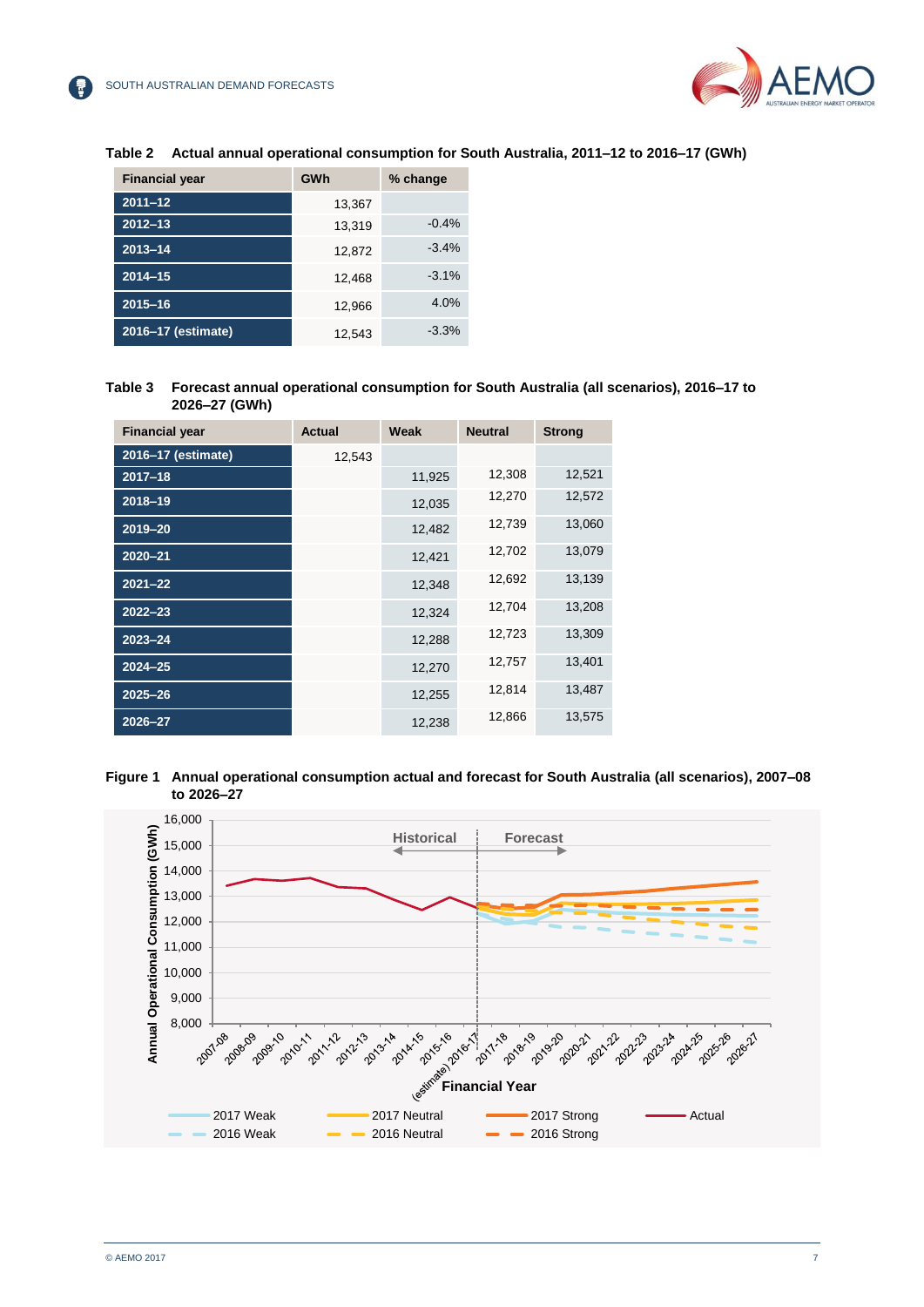

As Figure 1 shows, the forecasts for the three scenarios have a similar spread between the scenarios as forecast in 2016, but are all generally higher, driven by a higher outlook for business consumption.

[Figure 2](#page-7-0) shows the operational consumption forecasts for the Neutral scenario (black line), broken down by segment (coloured areas). The graph shows how underlying consumption is forecast to increase with population and economic growth. However, the coloured segments above the line represent how business and residential PV and energy efficiencies have reduced the forecast consumption and contribute significantly to the flat outlook for operational consumption for the state.

<span id="page-7-0"></span>

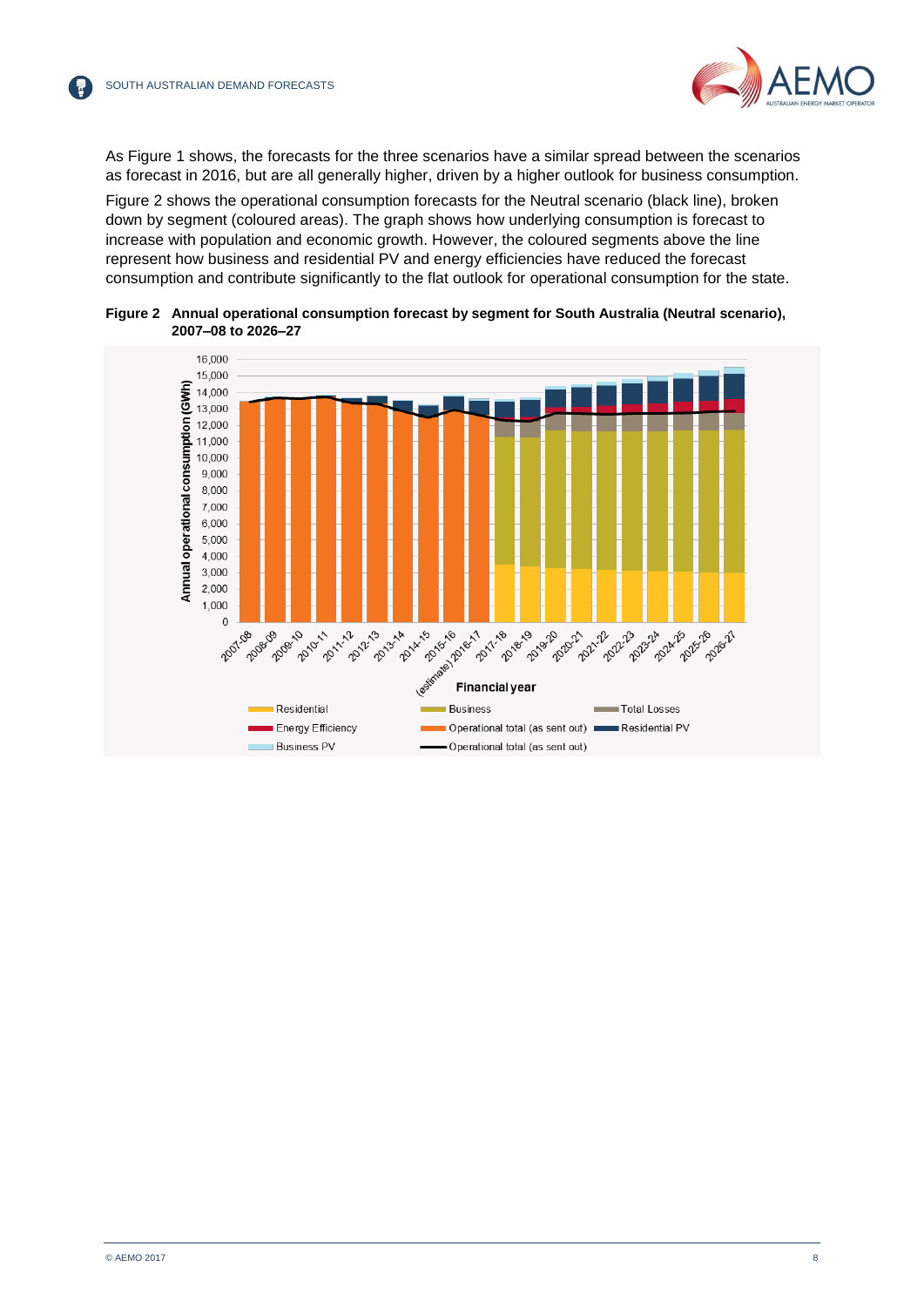

## <span id="page-8-0"></span>3. MAXIMUM DEMAND FORECASTS

Key insights include:

- Maximum demand is expected to remain flatter, compared to last year's forecast declining trend.
- For summer 2016–17, South Australia's actual maximum operational demand (sent out) was 3,017 MW, which occurred on 8 February 2017.
	- The observed actual is approximately midway between the 10% POE and 50% POE forecasts (see [Table 4](#page-8-3) below).
	- Prices were very high, and a number of large loads did reduce consumption in the afternoon, by at least 50 MW in total at the time of maximum demand. If it had not been for this demand side participation, the actual observed demand would have been close to a 10% POE event.
	- Just after observed maximum demand AEMO ordered load shedding of 100 MW to ensure system security. Demand had been increasing up to that point, but was levelling off. If load shedding had not been directed, the observed maximum demand could have been slightly higher.
- Over the next 10 years, on average the 10% POE summer maximum demand is forecast to decrease from 3,116 MW to 3,048 MW, under the Neutral economic and consumer outlook.
- Trends are similar to those for annual consumption, with rooftop PV and energy efficiency having a downward pressure on growth, keeping forecasts relatively flat.

### <span id="page-8-1"></span>**3.1 Key differences between 2017 and 2016 NEFR forecasts**

The key difference is that the 10% POE maximum demand is forecast to remain relatively flat over the 10-year horizon under the Neutral economic and consumer outlook. In comparison, last year under the Neutral scenario a decrease was projected, at an annual average rate of 1.3% over the short term (2016–17 to 2019–20) and 1.8% over the medium term.

The key reason for this difference is the changed outlook for business consumption.

## <span id="page-8-2"></span>**3.2 Forecasts**

Maximum demand forecasts are summarised in Table 4 and Figures 3 and 4.

#### <span id="page-8-3"></span>**Table 4 Summer operational maximum demand forecasts for South Australia, 2016–17 to 2026–27 (Neutral scenario, MW)**

| <b>Summer</b> | <b>Actual</b> | <b>10% POE</b> | <b>50% POE</b> | <b>90% POE</b> |
|---------------|---------------|----------------|----------------|----------------|
| $2016 - 17$   | 3,017         | 3,116          | 2,934          | 2,724          |
| $2017 - 18$   |               | 3,050          | 2,848          | 2,676          |
| 2018-19       |               | 3,073          | 2,865          | 2,663          |
| 2019-20       |               | 3,110          | 2,911          | 2,715          |
| $2020 - 21$   |               | 3,058          | 2,860          | 2,684          |
| $2021 - 22$   |               | 3,035          | 2,872          | 2,699          |
| $2022 - 23$   |               | 3,055          | 2,847          | 2,686          |
| $2023 - 24$   |               | 3,017          | 2,820          | 2,649          |
| $2024 - 25$   |               | 3,070          | 2,871          | 2,684          |
| $2025 - 26$   |               | 3,082          | 2,897          | 2,699          |
| $2026 - 27$   |               | 3,048          | 2,892          | 2,713          |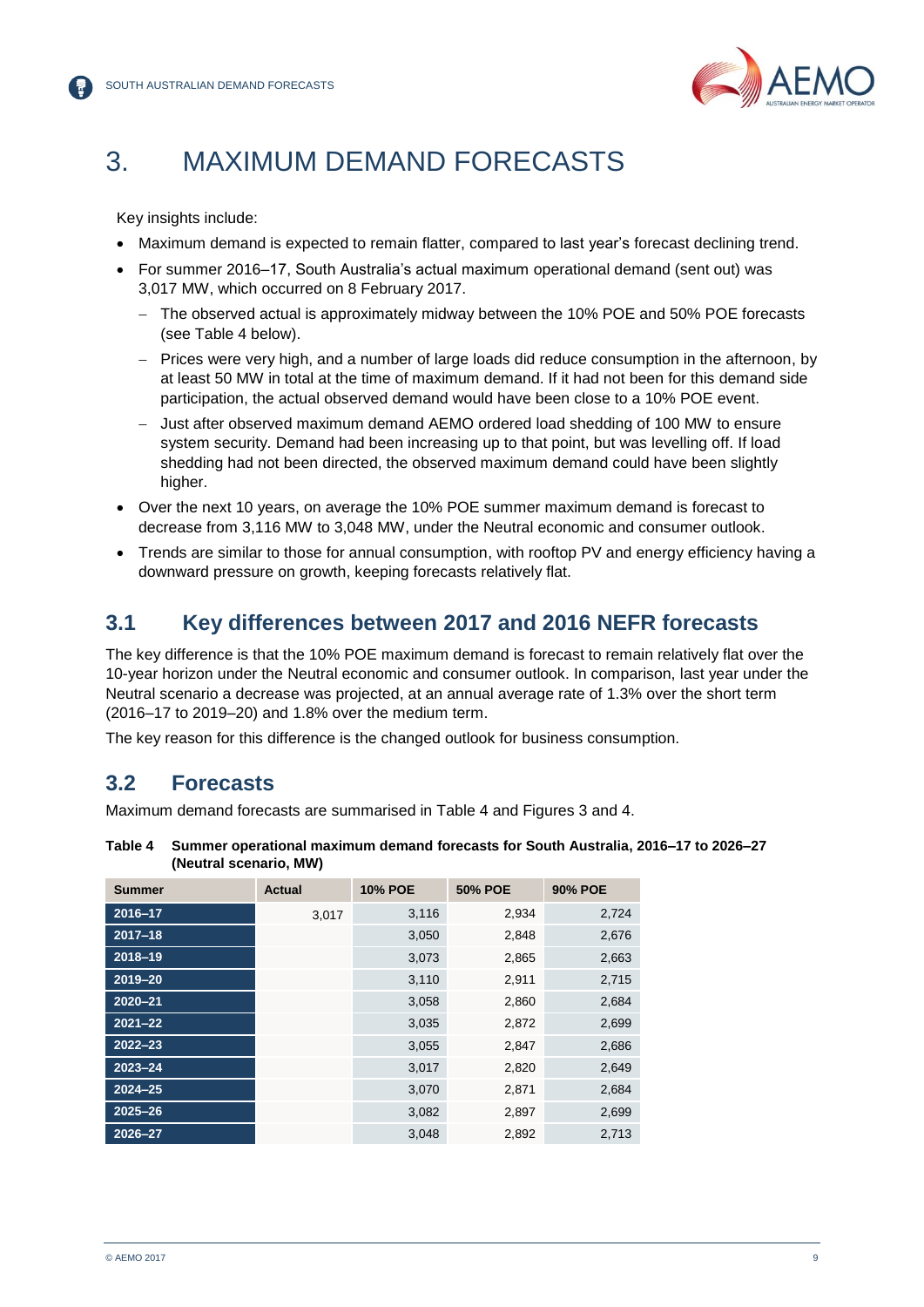



<span id="page-9-0"></span>**Figure 3 Summer operational maximum demand forecasts for South Australia, 2007–08 to 2026–27 (Neutral scenario)**

<span id="page-9-1"></span>**Figure 4 Summer 10% POE maximum demand forecast segments for South Australia, 2016–17 to 2026–27 (Neutral scenario)**

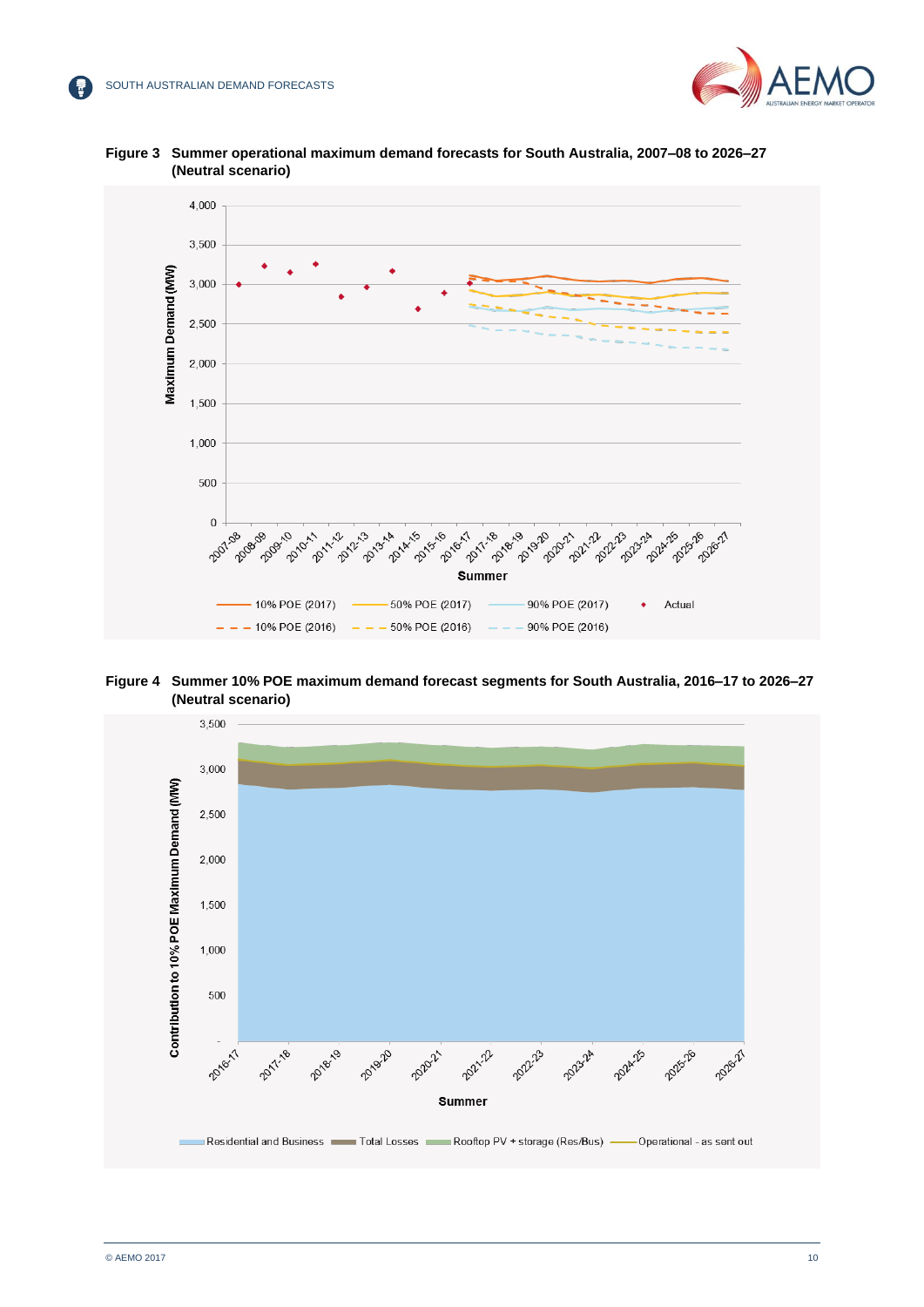

## <span id="page-10-0"></span>4. MINIMUM DEMAND FORECASTS

AEMO has forecast minimum demand to investigate the impact of rooftop PV on the daily load profile. This provides useful information on network usage, which can inform further studies to evaluate operational implications. Key insights include:

- The summer minimum demand in 2016–17 was 800 MW on 6 November 2016. Minimum demand generally happens in summer.
- South Australia is the first NEM region in which high rooftop PV penetration caused minimum demand to shift from overnight to near midday. Since this first occurred in 2012–13, however, South Australia has experienced relatively warm summers. If South Australia was to experience the cold summers it did in 2002 or 2005, the mild temperatures coupled with installed PV capacity could produce quite low minimum demand (reflected in AEMO's minimum demand forecasts).
- AEMO forecasts negative minimum demand for the region under certain conditions, by 2027–28, just after the 10-year horizon of this report. For 90% POE minimum demand days, continued uptake of rooftop PV is forecast to offset 100% of demand in South Australia during the middle of the day. This may introduce operational challenges for balancing the power system. The power system and market will need to evolve to address these challenges, including utilising the opportunities from new technologies. For example, South Australia could store this excess generation, or could export it to the rest of the NEM via the interconnectors, provided they are in service.

### <span id="page-10-1"></span>**4.1 Key differences between 2017 and 2016 NEFR forecasts**

The minimum demand forecast is generally consistent with the forecast produced last year.

### <span id="page-10-2"></span>**4.2 Forecasts**

The 90% POE minimum demand, shown in Figure 5, is forecast to decline to 354 MW over the short term (2016–17 to 2019–20) under the Neutral scenario. Estimated rooftop PV generation at time of minimum demand is 731 MW by 2019–20 under this scenario. This is projected to be offset by 2.3 MW of battery charging at this time, for a combined impact of 729 MW.